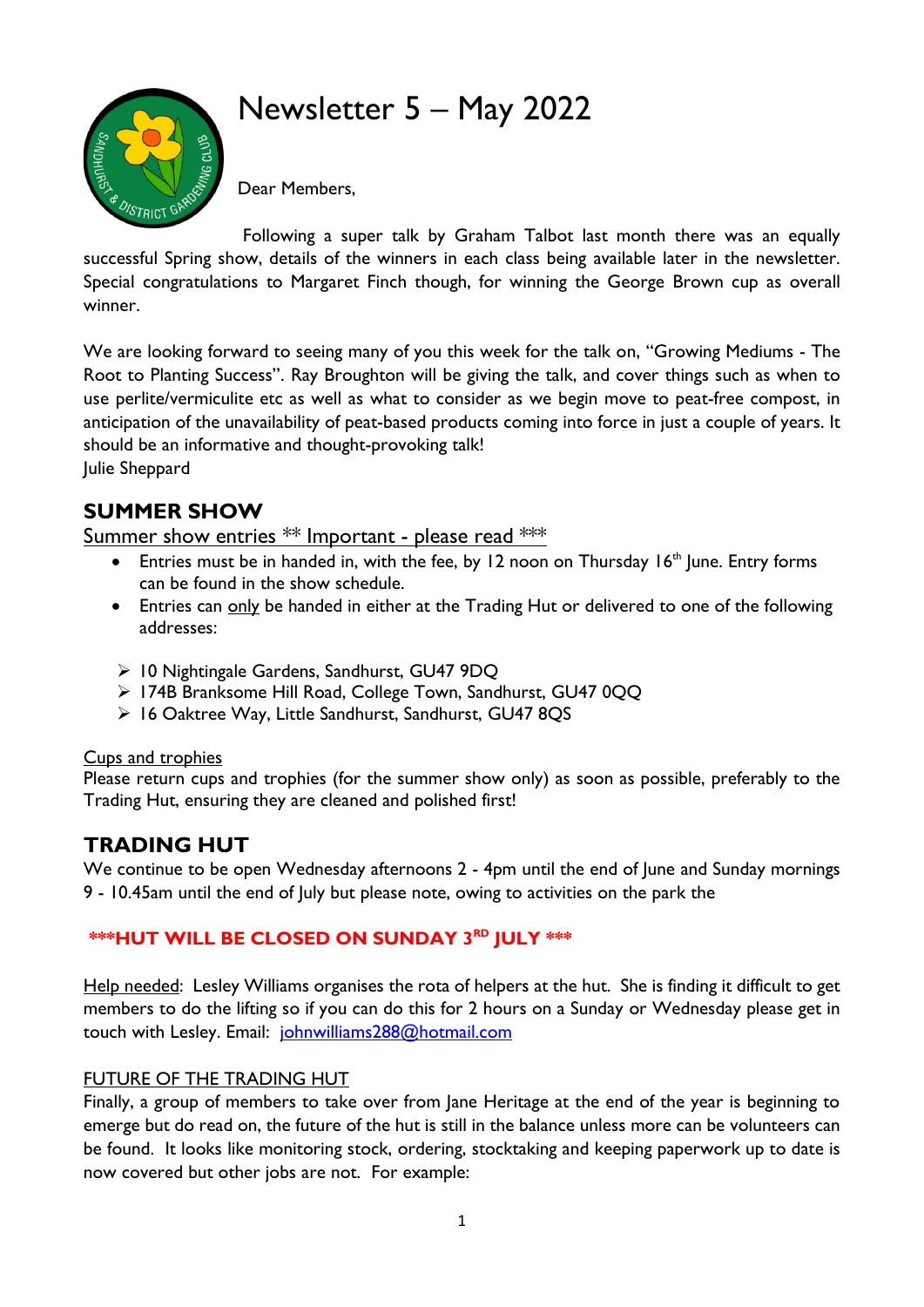- 1. Someone to coordinate an existing list of volunteers to meet delivery lorries, unload and organise the stock in the hut. Lifting and pallet moving involved.
- 2. Volunteer(s) to take trading stock to club nights and shows.
- 3. Volunteer(s) to deal with the weekly takings at the hut.

We envisage the team keeping in contact via email/phone and occasionally getting together if needed. In general, they will report to the club committee but not attend meetings unless necessary. Can help with any of the above or want to know more? Contact Jane Heritage, details at the end of the newsletter.

## **PLANT SALE DAY: it's nearly here!!!**

**WHEN?** Saturday 28th May, 10:00am - 2:00pm **WHERE?** 13 Broom Acres, Sandhurst, GU47 8PN **WHAT?** Lots of plants and lots of cake!



Please come along to the Sandhurst Gardening Club Plant Sale; new this year is tea and home-made cakes!

Please bring plant contributions if you can. Get rid of that plant you never wanted, sow a few extra seeds, strike some cuttings or make some divisions to contribute plants to the sale. Either drop them off beforehand at the Plant Sale address (above) or bring them along on Plant Sale Day

#### **DO YOU FANCY A PLEASANT HOUR OR SO OUTDOORS WITH REFRESHMENTS?**

Sandhurst Allotments have, once again, very kindly offered to provide a guided tour of the allotments with refreshments afterwards. Details as follows:

Date: Thursday 7<sup>th</sup> July at 2pm Venue: Sandhurst Allotments (gate at the end of the road past the hut) Refreshments available for a voluntary donation to the allotment funds.

Parking: Either Pistachio's Café or the Community Hall car park. Members on the tour will not be covered by the Allotment group insurance. There are no toilet facilities on site.

If you would like to book then contact Jane Heritage – details at end of newsletter. Numbers will be limited

## **TRIPS AND OUTINGS**

Sir Harold Hillier Gardens in Romsey

Coach trip to Harold Hillier Gardens on Saturday 17th September 2022. Cost of the outing £28.00 The Sir Harold Hillier Gardens is an arboretum comprising 72 hectares accommodating over 42,000 trees and shrubs in about 12,000 taxa, notably a collection of oaks, camellia, magnolia and rhododendron. There are still places available for this trip; please print and complete the attached booking form. If you have already booked a place and not yet paid, please do so as soon as possible,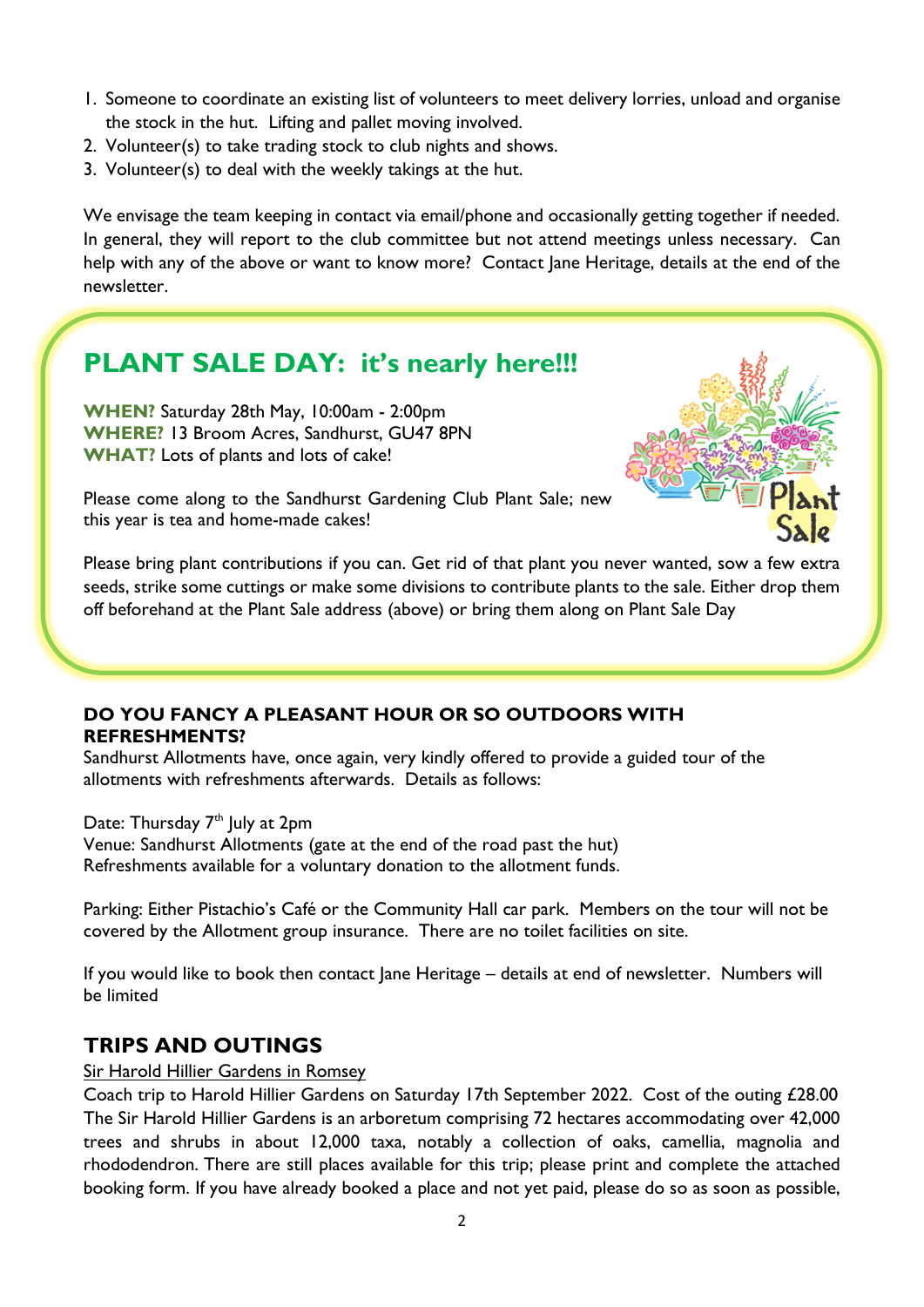preferably by bank transfer. Alternatively, Committee member Liz Crow will be able to take your payments on club night.

Sheila Davenport

#### **LATE SPRING SHOW**

Number of entries: 38 Number of entrants: 12

| <b>Class</b>   | <b>Description</b>                              | <b>Ist</b>          | 2 <sub>nd</sub>     | 3rd                |
|----------------|-------------------------------------------------|---------------------|---------------------|--------------------|
|                | Trumpet daffodil, I bloom, yellow               | <b>Tony Winter</b>  |                     |                    |
| $\overline{2}$ | Trumpet daffodil, I bloom, any                  | Margaret Finch      |                     |                    |
|                | other colour                                    |                     |                     |                    |
| 3              | Trumpet daffodil, 3 blooms                      | $\blacksquare$      | $\blacksquare$      | ٠                  |
| 4              | Large cup daffodil, I bloom                     | Margaret Finch      | <b>Tony Winter</b>  | Sylvia Tansley     |
| 5              | Large cup daffodil, 3 bloom                     | Margaret Finch      |                     |                    |
| 6              | Small cup daffodil, I bloom                     | Margaret Finch      | Peter Radband       | Peter Radband      |
| $\overline{7}$ | Small cup daffodil, 3 bloom                     |                     |                     |                    |
| 8              | Double daffodil, I bloom                        | Margaret Finch      | Peter Radband       | Sylvia Tansley     |
| 9              | Double daffodil, 3 blooms                       | Peter Radband       | Sylvia Tansley      | $\blacksquare$     |
| 10             | Daffodils any other divisions, 3                | Margaret Finch      | Peter Radband       |                    |
|                | blooms                                          |                     |                     |                    |
| $\mathbf{I}$   | Polyanthus, mixed, 5 stems                      | ۰                   |                     | ۰                  |
| 2              | Container of flowering daffodils                | Peter Radband       |                     | $\blacksquare$     |
| 13             | "Tiptoe through the tulips" -                   | <b>Jill Roberts</b> | Ruth Page           | ÷                  |
|                | exhibit                                         |                     |                     |                    |
| 4              | "April showers bring May flowers"               | <b>Ruth Page</b>    | <b>Jill Roberts</b> | $\blacksquare$     |
|                | - exhibit                                       |                     |                     |                    |
| 15             | Tulip, I bloom, I colour                        | lean Bromham        | Lorna Neighbour     | Jill Humphreys     |
| 16             | Tulip, I bloom, multi coloured                  | Sylvia Tansley      | Jean Bromham        | <b>Tony Winter</b> |
| 17             | Tulip, I bloom, serrated petals                 | <b>Jill Roberts</b> | Sylvia Tansley      |                    |
| 18             | Tulip, I stem, multi head                       |                     |                     | $\blacksquare$     |
| 9              | Vase of tulips, mixed, 9 stems                  | Carole Hickman      |                     | ۰                  |
| 20             | Vase of daffs, mixed, 9 stems                   |                     | Peter Radband       | ۰                  |
| 21             | Vase of flowering shrubs, 3 stems               | Carole Hickman      | Rachel Parker       | $\blacksquare$     |
| 22             | Flowering pot plant, max pot size<br>203mm (8") | Daphne Hope         |                     |                    |

Highest Points Classes 1 to 10: Certificate & voucher for £3: Margaret Finch Highest Points Classes 15 to 19: Certificate & voucher for £3: Sylvia Tansley & Jean Bromham Highest Points Overall: The George Brown Cup: Margaret Finch

Highest Points Classes 15 to 19: Certificate & voucher for £3: Len Horne Highest Points Overall: The George Brown Cup: Margaret Finch

#### **UPDATE FROM THE AGM**

Afternoon club meetings: several members asked the committee to explore the possibility of having a talk in the afternoon during the winter months. This is something we have progressed and are hoping to hold 2 such events next winter as 'test' events, one before Christmas and one after. We will keep you posted!

Teas: some of the men have agreed to run the teas one club night – this will be in July. Any men willing to help, please get in touch with Steve Roome, details below.